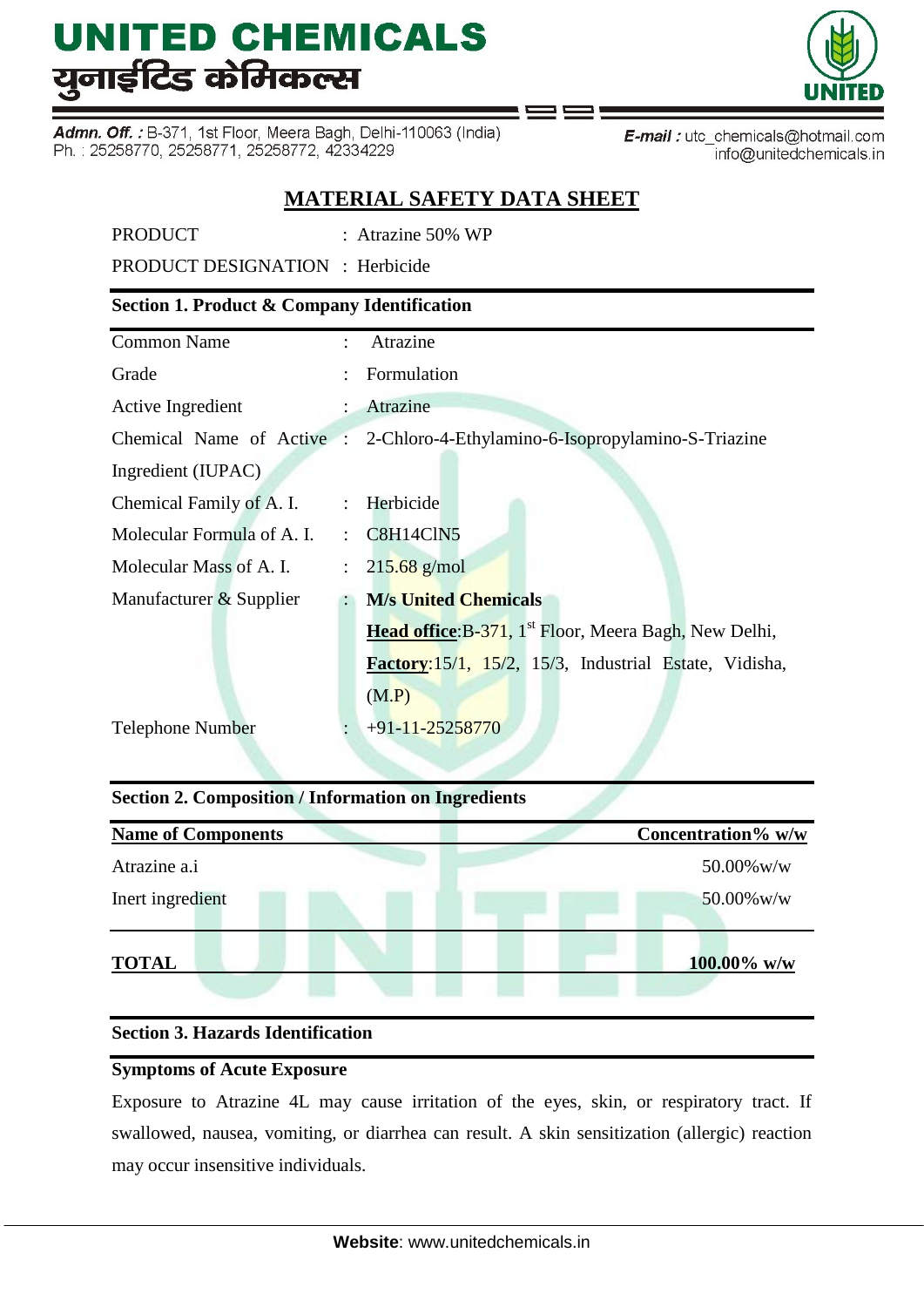Admn. Off. : B-371, 1st Floor, Meera Bagh, Delhi-110063 (India) Ph.: 25258770, 25258771, 25258772, 42334229



#### **Section 4. First Aid Measures**

**SWALLOWED :** If victim is fully conscious, immediately give 1 or 2 glasses of water to drink and induce vomiting. Never give anything by mouth to an unconscious person. Apply artificial respiration if necessary. Seek medical attention immediately.

**First Aid for EYE Exposure :** Immediately flush eyes with large amounts of running water. Hold eye lids apart to rinse the entire surface of the eye and lids. Do not apply any medicating agents except on the advice of a physician. Get medical attention immediately if irritation persists.

First Aid for SKIN Exposure : Remove contaminated clothing and wash before reuse. Wash thoroughly, with plenty of soap and water, including hair and under fingernails do not apply any medicating agents except on the advice of a physician. Get medical attention immediately if irritation persists.

**First Aid for INHALATION :: Remove from exposure. Seek medical attention. Apply** artificial respiration if necessary.

### **Section 5. Fire Fighting Measures**

**Flash Point :** > 200OF (TCC) (Non-Combustible)

**Extinguishing Media :** CO2, dry chemical, water.

**Special Fire Fighting Procedures :**  $\cdot$  Wear full protective clothing and self-contained breathing equipment (air-pack). Evacuate nonessential personnel from area. Prevent runoff if possible.

#### **Section 6. Accidental Release Measures**

**Personal Precautions:** Use protective clothing. Avoid contact with skin, eyes and clothing. Remove contaminated clothes and shoes immediately

**Environmental precautions:** Do not allow to enter drains or water courses. When the product contaminates public waters, inform appropriate authorities in accordance with local regulations.

**Small dry spills:** sweep up with damp earth or sand or other suitable absorbent, such as sawdust, taking care not to raise a dust cloud. Place the material into a clean, dry container and cover for subsequent disposal.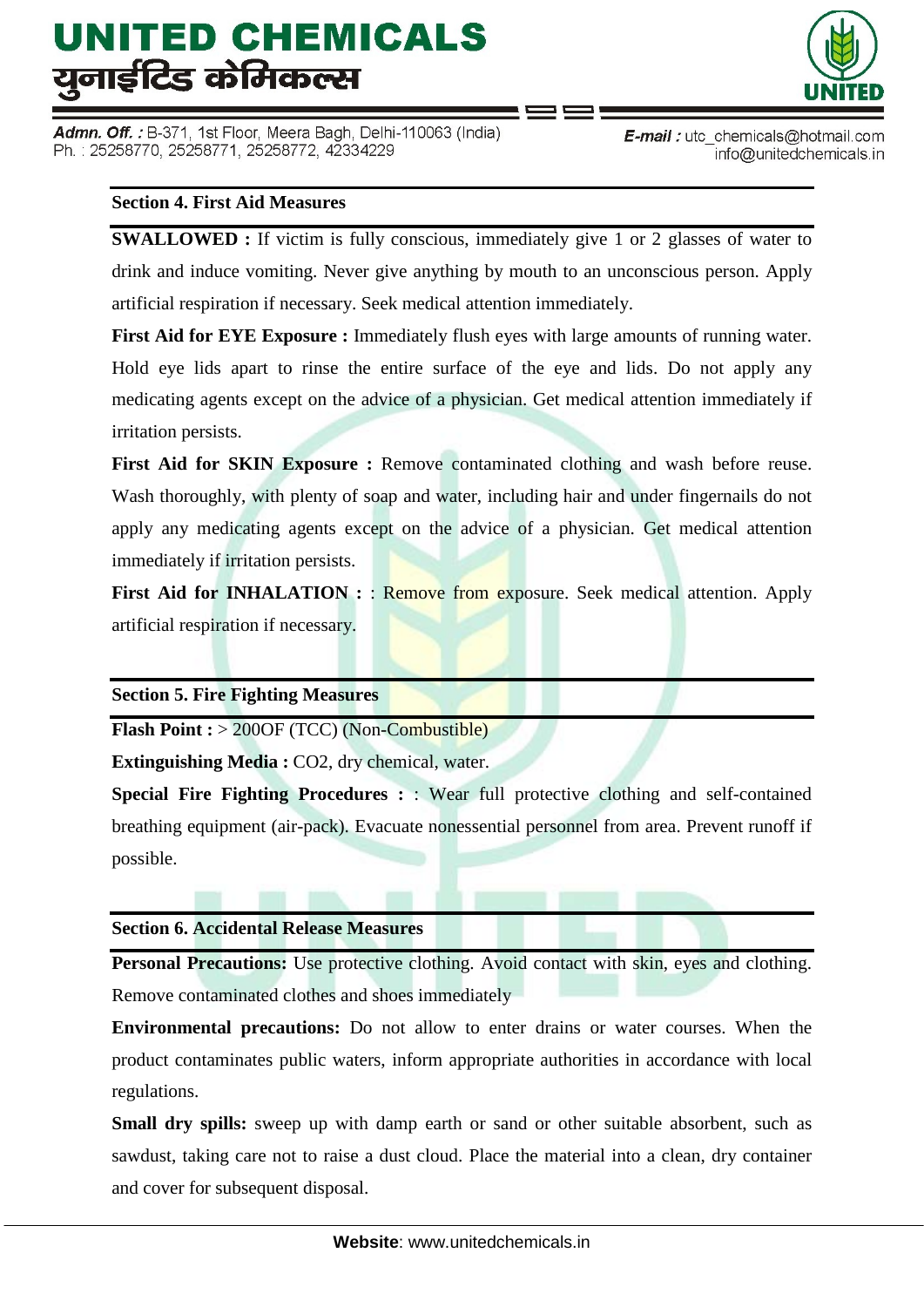Admn. Off. : B-371, 1st Floor, Meera Bagh, Delhi-110063 (India) Ph.: 25258770, 25258771, 25258772, 42334229



**E-mail**: utc chemicals@hotmail.com info@unitedchemicals.in

Large spills: evacuate area. Wear appropriate protective clothing. Ventilate area, sweep up and place in an appropriate container. Wash contaminated surfaces to remove any residues. In situations where product comes in contact with water, contain contaminated water for later disposal. Do not flush spilled material into drains. Keep unnecessary people away.

### **Section 7. Handling & Storage**

#### **Handling:**

Handle carefully so as to avoid container damage. Keep material in original containers. Store away from foodstuffs.

#### **Storage:**

Do not put leaking packages into storage. Store at temperatures not exceeding 105®F.

### **Other Precautions :**

KEEP OUT OF REACH OF CHILDREN. Avoid contamination of feed and foodstuffs. Avoid contamination of water supplies, streams, and ponds.

### **Section 8. Exposure Control, Personal Protection**

**Engineering control measures:** If engineering controls and work practices are not effective in controlling exposure to this material, then wear suitable personal protective equipment including approved respiratory protection.

**Personal protective equipment:** It is essential to provide adequate ventilation. The measures appropriate for a particular worksite depend on how this material is used and on the extent of exposure. Ensure that control systems are properly designed and maintained. Comply with occupational safety, environmental, fire, and other applicable regulations.

**Respirator:** An approved respirator suitable for protection from dusts and mists of pesticides is adequate. Limitations of respirator use specified by the approving agency and the manufacturer must be observed.

**Clothing:** Employee must wear appropriate protective (impervious) clothing and equipment to prevent repeated or prolonged skin contact with this substance.

**Gloves:** Employee must wear appropriate synthetic protective gloves to prevent contact with this substance.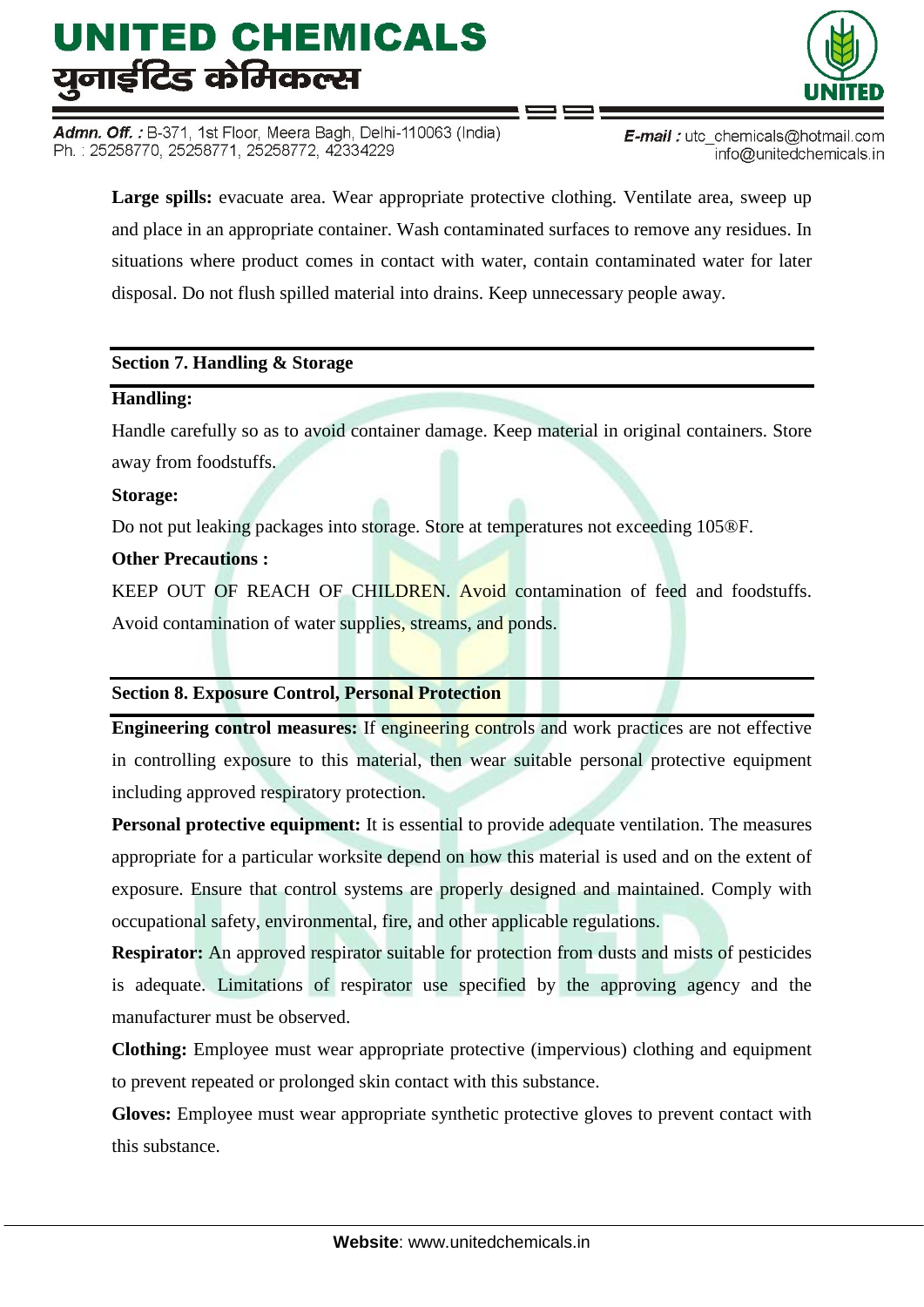Admn. Off. : B-371, 1st Floor, Meera Bagh, Delhi-110063 (India) Ph.: 25258770, 25258771, 25258772, 42334229



**Eye protection:** The use of goggles is recommended. Emergency eye wash: Where there is any possibility that an employee's eyes may be exposed to this substance, the employer should provide an eye wash fountain or appropriate alternative within the immediate work area for emergency use.

| <b>Section 9. Physical and Chemical Properties</b> |                 |  |  |  |
|----------------------------------------------------|-----------------|--|--|--|
| Appearance / state                                 | white, Solid    |  |  |  |
| <b>Colour</b>                                      | white           |  |  |  |
| Odour                                              | odorless        |  |  |  |
| pH                                                 | $6 - 8$         |  |  |  |
| <b>Bulk Density</b>                                | $0.50$ g/l<br>÷ |  |  |  |
| <b>Oxidizing properties</b>                        | Not oxidative   |  |  |  |
| <b>Explosive properties</b>                        | Non explosive   |  |  |  |
|                                                    |                 |  |  |  |

## **Section 10. Stability & Reactivity**

Stability: Only slightly sensitive to natural light and extreme temperatures. Relatively stable in neutral, weakly acidic and weakly alkaline media, but rapidly hydrolyzed to the hydroxy derivative in strong acids and alkalis, and at 70oC in neutral media. The product has a shelf life of 2 years, provided it is stored in its unopened, undamaged original containers in well ventilated and dry conditions away from sources of heat and spark generating equipment.

**Incompatibility:** Spray solutions containing this product should be mixed, stored or applied using stainless steel, aluminum, fiberglass or plastic-lined containers. Product is relatively stable in neutral, weakly acidic and weakly alkaline media. The product is compatible with most other pesticides and fertilizers when used at normal rates. However, a compatibility test is required before using with other products. Do not physically mix concentrate directly with other herbicides or pesticide concentrates; always dilute first. The product may flocculate in the presence of paraquat.

**Thermal decomposition:** Hydrogen chloride and toxic oxides of nitrogen are released when the product decomposes on heating.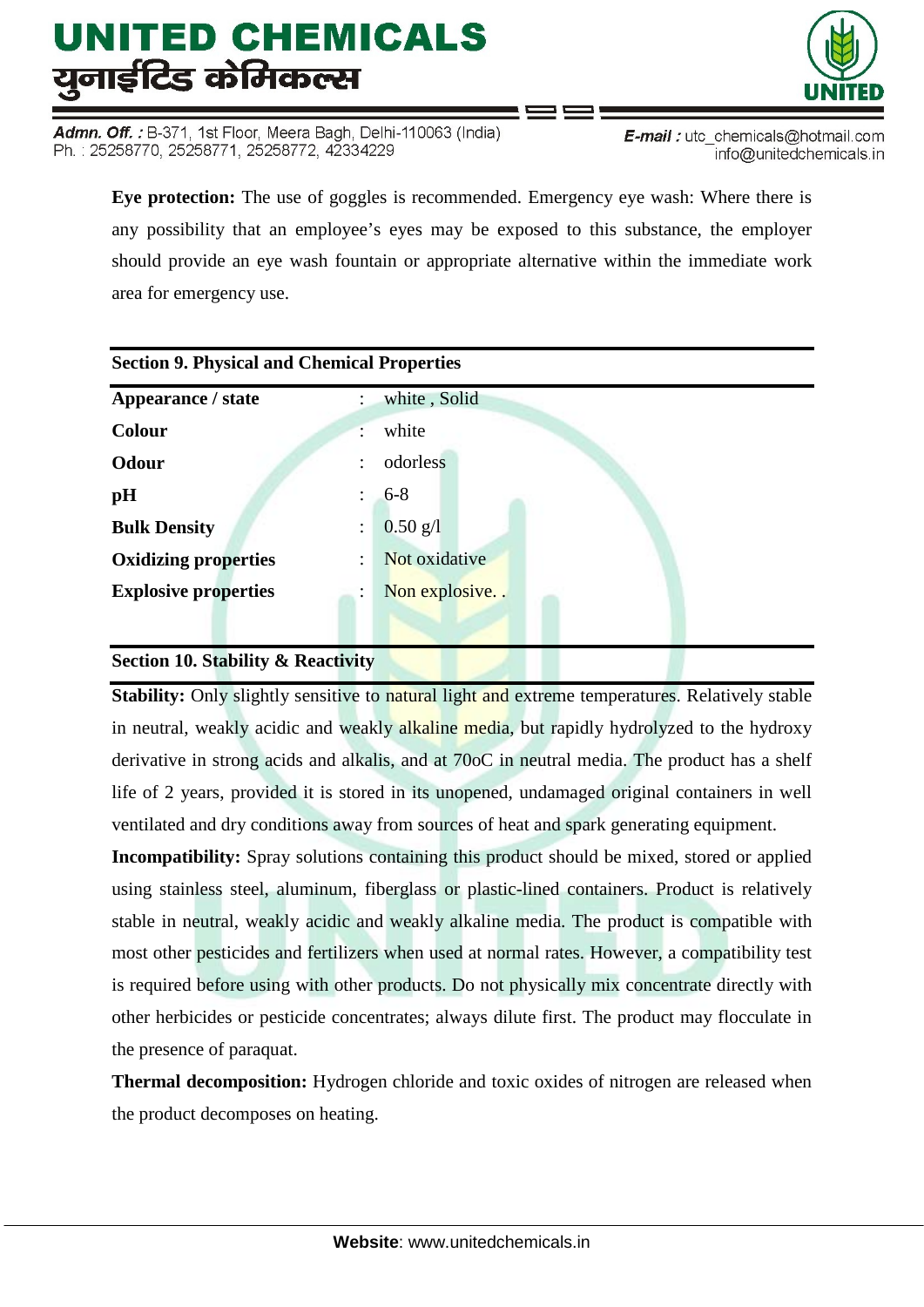Admn. Off. : B-371, 1st Floor, Meera Bagh, Delhi-110063 (India) Ph.: 25258770, 25258771, 25258772, 42334229



E-mail: utc\_chemicals@hotmail.com info@unitedchemicals.in

#### **Section 11. Toxicological Information**

**Acute Oral Toxicity** :  $LD_{50}$  for rats  $\div$  >2138 mg/kg

**Acute Dermal Toxicity :** LD50 for rats **:** >2000 mg /kg

**Acute Inhalation** : LC50 (4h) for male and female rats **:** >5.8 mg/l

**Eye Irritation :** slightly Irritating to Eyes

**Skin Irritant** : Non irritating

**Skin sensitization :**Non sensitizer

### **Section 12. Ecological Information**

**Birds** Acute oral  $LD_{50}$  for Bobwhite Quail and Mallard Ducks  $>5000$  mg/kg

**Fish**  $LC_{50}$  (96h) for Rainbow trout 4.3 mg/l

**Daphnia** LC50 (48 h) >6.9 mg/l

**Bees**  $LC_{50}$  (oral) : > 97 µg / bee.

### **Section 13. Disposal Consideration**

**Pesticide disposal:** Contaminated absorbents, used containers, surplus product, etc., should be burnt in an incinerator, preferably designed for pesticide disposal. Hydrolysis under alkaline conditions (10% w/v sodium hydroxide) is a suitable method to dispose of small quantities of atrazine. Heating speeds up the process. After hydrolysis, dilute and dispose of via the sewage system.

**Package product wastes:** Emptied containers retain vapor and product residues. Observe all labeled safeguards until container is cleaned, reconditioned, or destroyed. Combustible containers should be disposed of in pesticide incinerators. Non-combustible containers must first be triple-rinsed with water, punctured and transported to a scrap metal facility for recycling or disposal.

| <b>Section 14. Transport Information</b> |  |                                                                    |  |  |        |  |
|------------------------------------------|--|--------------------------------------------------------------------|--|--|--------|--|
| <b>IMDG Classification</b>               |  |                                                                    |  |  |        |  |
|                                          |  | <b>Shipping name</b> : Environmentally hazardous substance, solid, |  |  | n.o.s. |  |
|                                          |  | $(A\text{trazine } 50\%)$ .                                        |  |  |        |  |